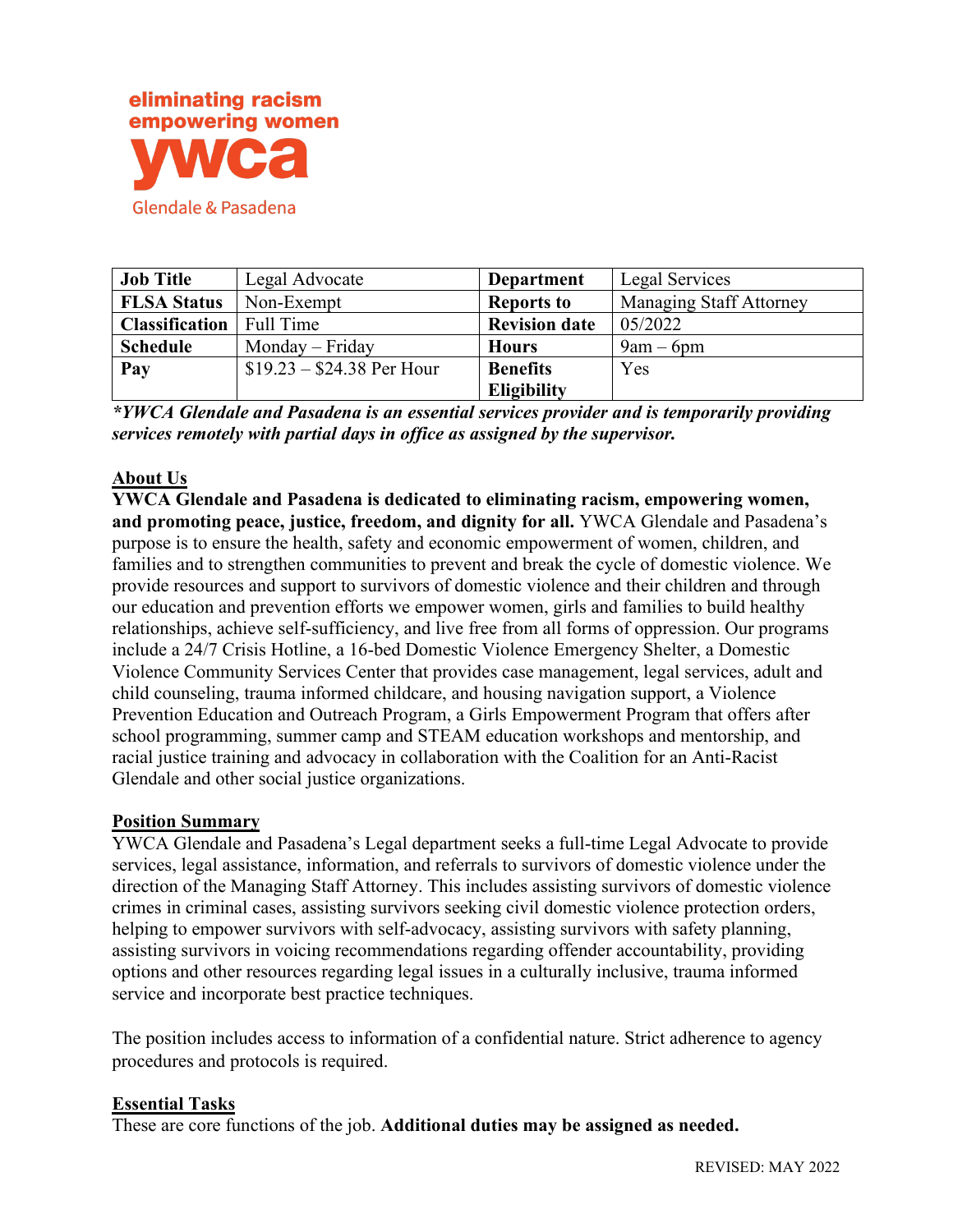

## **Legal Services**

- Provide culturally competent and trauma informed legal advocacy services for clients including court accompaniment and advocacy on behalf of clients with law enforcement, prosecutors, and child protective services.
- Provide legal assistance for clients including, but not limited to drafting correspondence, legal documents, and court forms, and conducting initial client interviews and legal needs assessments.
- Provide legal information about court processes, court forms, legal rights, and obligations.
- Establishes contact with the survivor(s) to check on their status/safety.
- Educates the survivor(s) on the temporary and permanent restraining order process.
- Interviews survivor (s) and then drafts temporary restraining order paperwork, prepares survivor (s) for court and attends court appearance with survivor(s).
- Coordinate interviews with witnesses before and during court and calendars court appearances and notifies survivor and witnesses of court dates.
- Conduct client communications in a client-centered trauma-informed way to support and empower clients.
- Work with case managers and other service providers to coordinate legal services and ensure that clients' legal and holistic needs are being met.
- Develop educational and self-help materials and coordinate and conduct legal information clinics and/or workshops for clients, as needed.
- Document legal services provided and maintain accurate case files, including case notes.
- Assist with CalWORKs and other grant-reporting requirements.
- Maintain paperwork, records, and mail for the Legal Department.

# **Other Responsibilities**

- Represent YWCA in the community and conduct outreach presentations to increase services to BIPOC and other underserved communities.
- Assure that individuals are treated with respect and dignity regardless of race, ethnic background, gender, or socioeconomic background.

# **Desired Knowledge**

- Experience working with domestic violence survivors.
- Experience in immigration law.
- Knowledge and commitment to public interest, poverty issues, women's and children's issues, and victims of crimes.
- Knowledge of the dynamics of domestic violence or family violence, homelessness, and/or homeless prevention strategies.
- Knowledge and respect of all confidentiality issues including attorney-client privilege.
- Ability to meet the needs of culturally diverse individuals with limited English.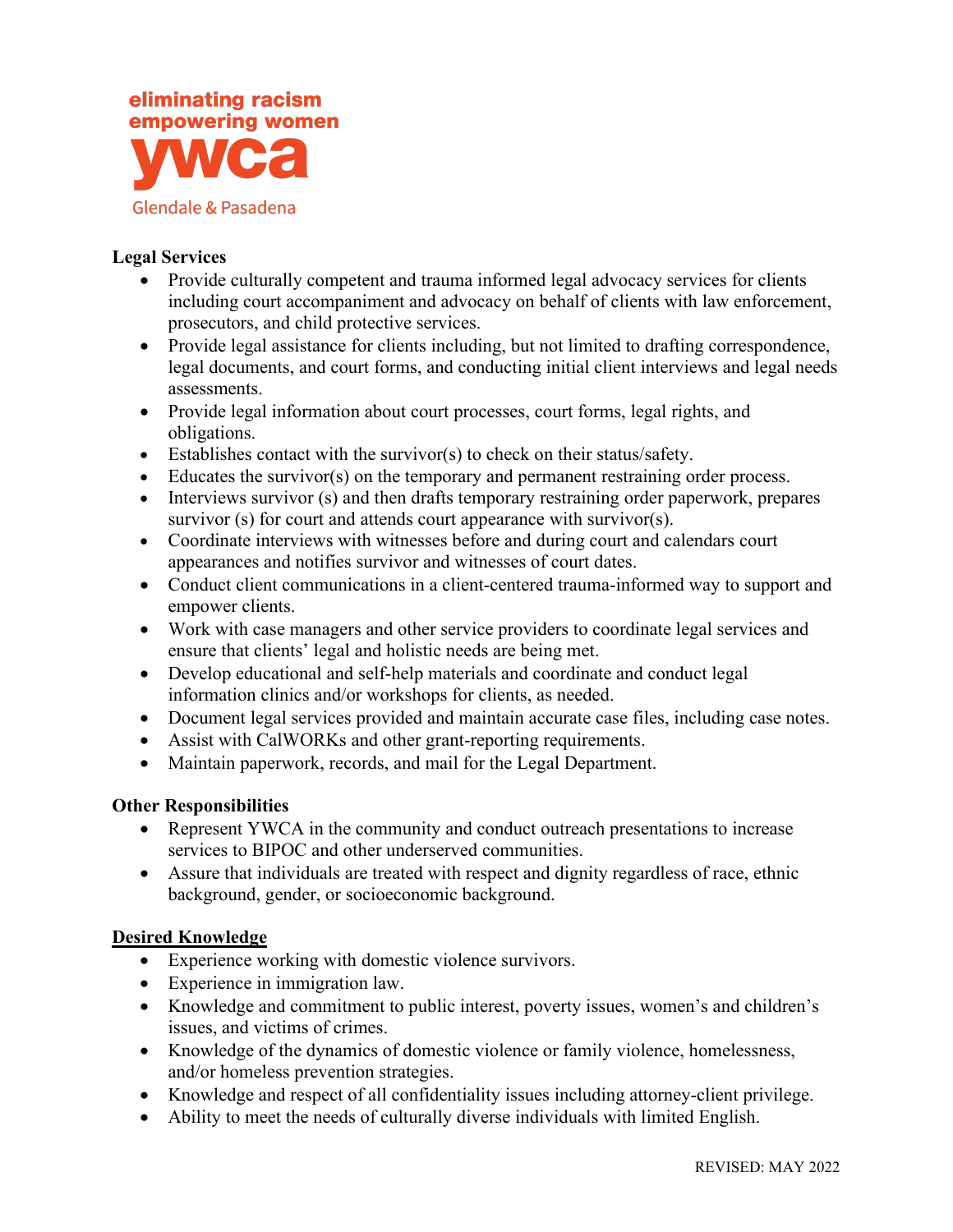

### Glendale & Pasadena

- Proficiency and experience working with limited English proficient individuals through interpretation and translation services.
- Experience working with communities of color and people from different cultures than your own.
- Demonstrate good oral and written communication skills.
- Good organizational and record-keeping skills.
- Demonstrate initiative and professionalism; ability and willingness to work independently and as a part of a team and maintain workload.
- Proficient in Microsoft office and ability to learn new software.
- Willingness to work evenings and weekends, as needed.
- Possesses good judgement.
- Strong leadership skills.
- Skilled in effective conflict resolution.
- Strong analytical skills with demonstrated ability to apply process improvement approach to problem solving.
- Take initiative and multi-task.
- Adapt to changing environment.
- Excellent public speaking and outreach skills.
- Familiarity with legal forms and procedures in family law (divorce, paternity, custody, and restraining orders) and/or immigration law (VAWA, U-Visa).
- Effective time management skills and ability to work under deadlines.
- Core competencies expected: initiative, collaboration, orientation to service, selfmanagement and capacity for self-evaluation, fostering diversity, equity, and inclusion, problem solving and conflict resolution.

# **Minimum Qualifications**

- Bachelor's degree in human services related field, paralegal certificate or at least **one year** of direct service experience working with vulnerable populations.
- AA degree in human services related field with at least **two years** of direct service experience working with vulnerable populations.
- Three years of experience working as a legal advocate, paralegal, or similar experience.
- Any combination of skills and experience that demonstrates the ability to perform this job effectively.
- Bilingual in Armenian and/or Spanish is a plus.

# **Job Requirements**

- Complete a LiveScan background check.
- Full Covid-19 vaccination required.
- Completed or be willing to complete 40-Hour California State Domestic Violence Counselor Training (Training will be provided.).